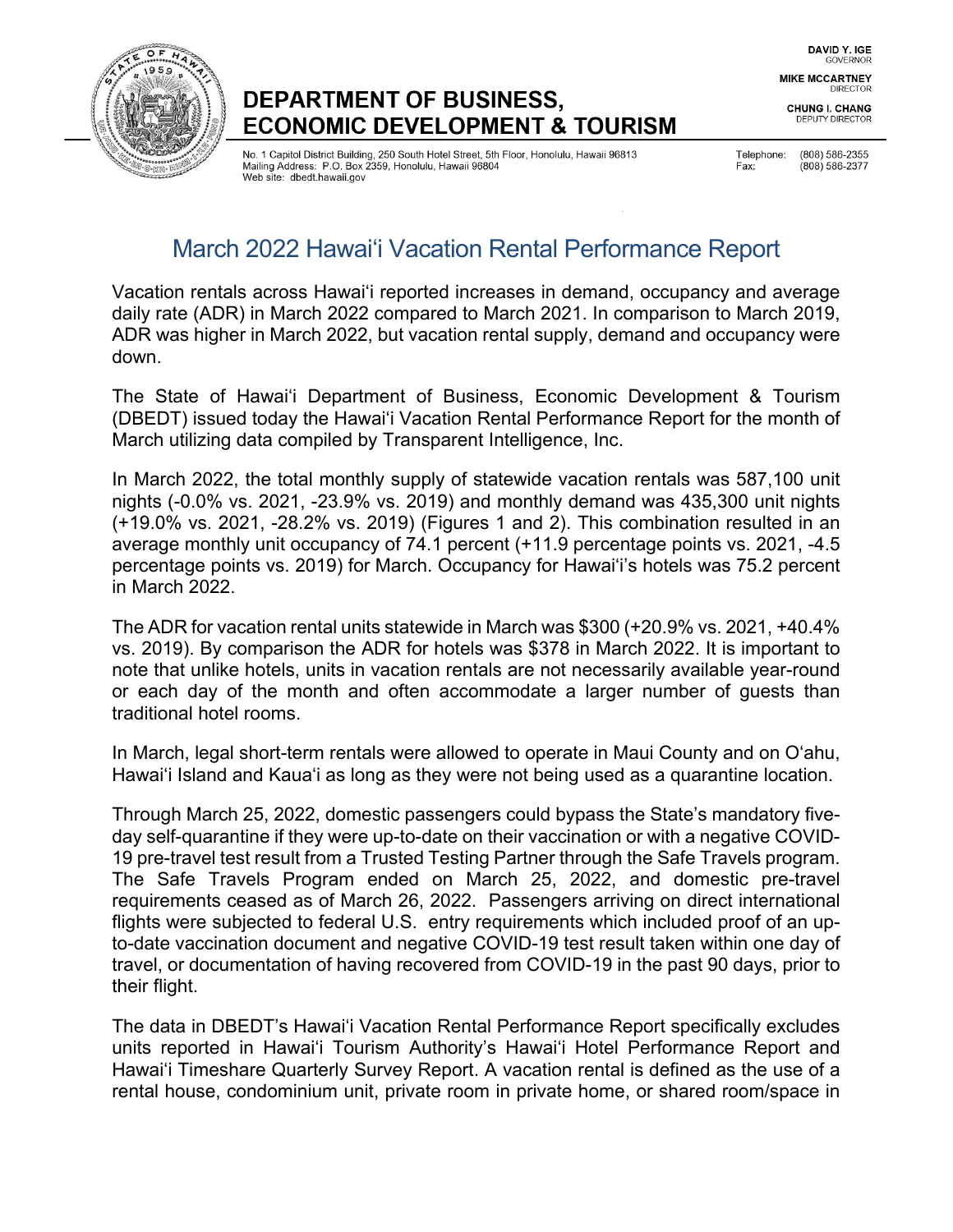March 2022 Hawai'i Vacation Rental Performance Report Page 2

private home. This report does not determine or differentiate between units that are permitted or unpermitted. The legality of any given vacation rental unit is determined on a county basis.

#### **Island Highlights**

In March, Maui County had the largest vacation rental supply of all four counties with 197,400 available unit nights (-16.9% vs. 2021, -11.6% vs. 2019). Unit demand was 151,000 unit nights (-6.1% vs. 2021, -18.6% vs. 2019), resulting in 76.5 percent occupancy (+8.8 percentage points vs. 2021, -6.6 percentage points vs. 2019) and ADR at \$366 (+29.9% vs. 2021, +33.0% vs. 2019). For March, Maui County hotels reported ADR at \$632 and occupancy of 73.5 percent.

O'ahu vacation rental supply was 171,400 available unit nights (+29.3% vs. 2021, -37.1% vs. 2019). Unit demand was 118,800 unit nights (+33.1% vs. 2021, -42.9% vs. 2019), resulting in 69.3 percent occupancy (+2.0 percentage points vs. 2021, -7.0 percentage points vs. 2019) with ADR at \$220 (+11.0% vs. 2021, +37.4% vs. 2019). In comparison, O'ahu hotels reported ADR at \$244 and occupancy of 74.0 percent for March 2022.

The island of Hawai'i vacation rental supply was 133,000 available unit nights (+5.2% vs. 2021, -22.8% vs. 2019) in March. Unit demand was 100,900 unit nights (+13.5% vs. 2021, -20.6% vs. 2019), resulting in 75.9 percent occupancy (+5.5 percentage points vs. 2021, +2.1 percentage points vs. 2019) with ADR at \$238 (+8.0% vs. 2021, +38.1% vs. 2019). Hawai'i Island hotels reported ADR at \$420 and occupancy of 80.3 percent.

Kaua'i had the fewest number of available vacation rental unit nights in March at 85,300 (-5.8% vs. 2021, -17.4% vs. 2019). Unit demand was 64,700 unit nights (+141.3% vs. 2021, -24.9% vs. 2019), resulting in 75.8 percent occupancy (+46.2 percentage points vs. 2021, -7.5 percentage points vs. 2019) with ADR at \$390 (+27.1% vs. 2021, +43.3% vs. 2019). Kaua'i hotels reported ADR at \$465 and occupancy of 80.1 percent.

Tables of vacation rental performance statistics, including data presented in the report are available for viewing online at: [http://dbedt.hawaii.gov/visitor/vacation-rental](http://dbedt.hawaii.gov/visitor/vacation-rental-performance/)[performance/](http://dbedt.hawaii.gov/visitor/vacation-rental-performance/)

#### **About the Hawai'i Vacation Rental Performance Report**

The Hawai'i Vacation Rental Performance Report is produced using data compiled by Transparent Intelligence, Inc., which was selected by the Hawai'i Tourism Authority (HTA) as the provider for these data services. This contract was transferred to DBEDT as of March 2022.

The report includes data for properties that are listed on Airbnb, Booking.com, HomeAway and TripAdvisor. Data for units included in HTA's Hawai'i Hotel Performance Report and Hawai'i Timeshare Quarterly Report have been excluded from the Hawai'i Vacation Rental Performance Report. This report also does not determine or differentiate between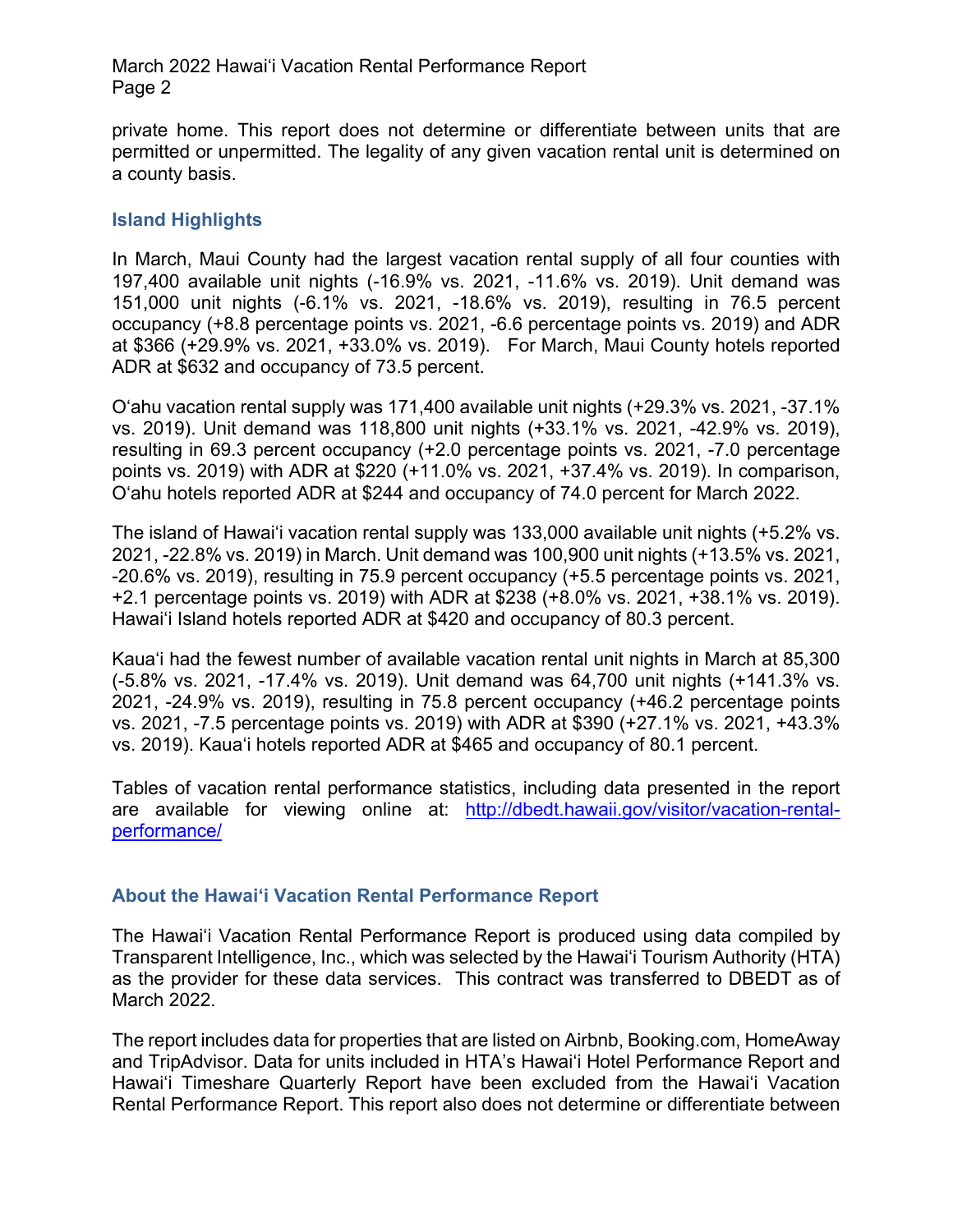#### March 2022 Hawai'i Vacation Rental Performance Report Page 3

units that are permitted or unpermitted. The legality of any given vacation rental unit is determined on a county basis. DBEDT and HTA do not support illegal vacation rentals.

Transparent enriches their occupancy and price calculations with reservations data provided by vacation rental software providers, online travel agencies and local property managers. Currently, the reservations data provided by data partners represent about 29% of the estimated total unique vacation rental properties in the State of Hawaii.

For March 2022, the report included data for 26,569 units, representing 45,607 bedrooms in the Hawaiian Islands.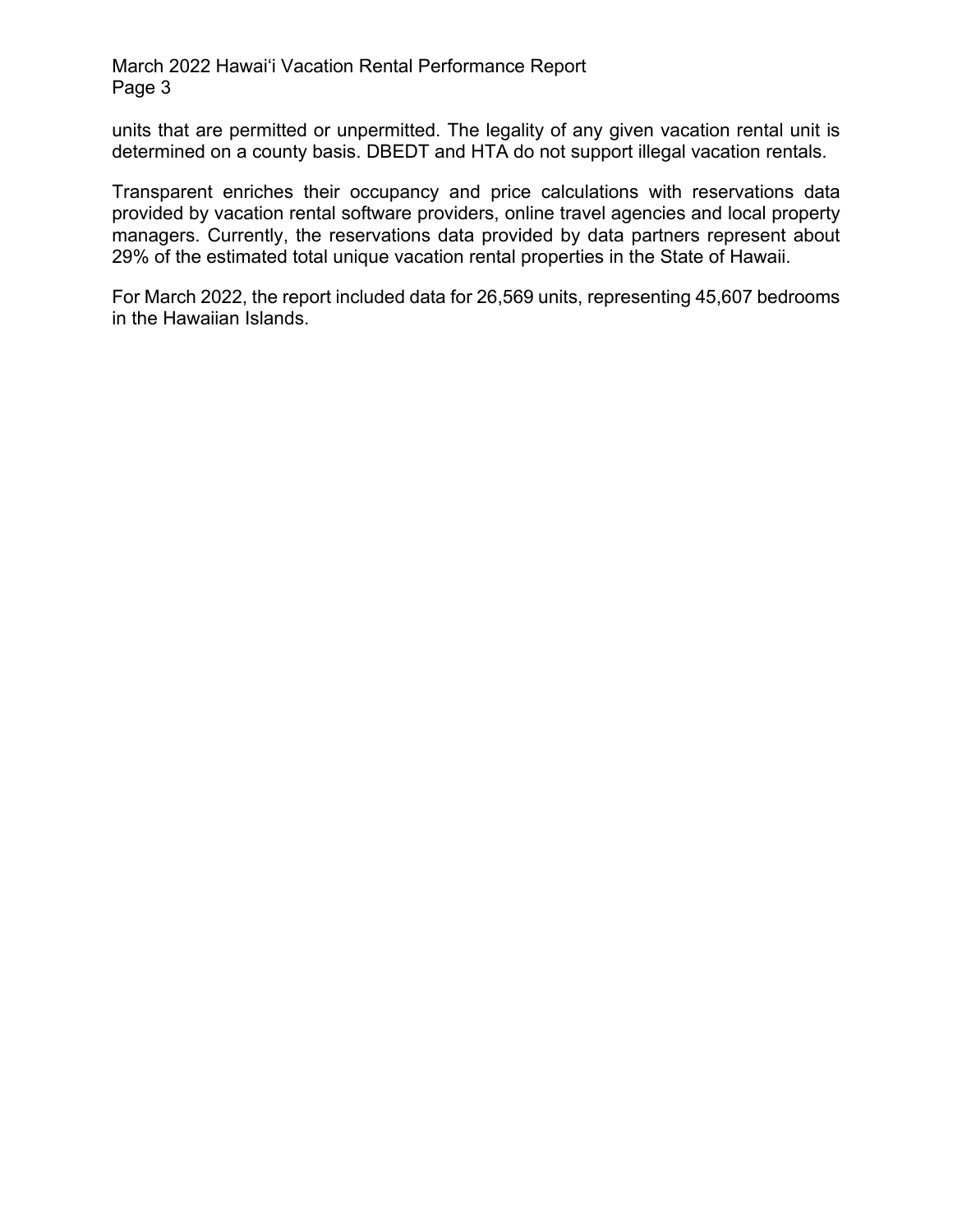|                                                                             | <b>Unit Supply</b>          |                               |                                  | <b>Unit Demand</b>          |                             |                                |                         | Unit Occupancy %        |                          | <b>Unit Average Daily Rate</b>   |                                  |                         |
|-----------------------------------------------------------------------------|-----------------------------|-------------------------------|----------------------------------|-----------------------------|-----------------------------|--------------------------------|-------------------------|-------------------------|--------------------------|----------------------------------|----------------------------------|-------------------------|
|                                                                             | 2022                        | 2021                          | $\%$<br>Change                   | 2022                        | 2021                        | $\%$<br>Change                 | 2022                    | 2021                    | Percentage<br>Pt. Change | 2022                             | 2021                             | $\%$<br>Change          |
| <b>State of Hawai'i</b>                                                     | 587,140                     | 587,269                       | 0.0%                             | 435,303                     | 365,679                     | 19.0%                          | 74.1%                   | 62.3%                   | 11.9%                    | \$299.90                         | \$248.14                         | 20.9%                   |
| O'ahu                                                                       | 171,381                     | 132,507                       | 29.3%                            | 118,766                     | 89,200                      | 33.1%                          | 69.3%                   | 67.3%                   | 2.0%                     | \$219.78                         | \$197.96                         | 11.0%                   |
| Waikīkī                                                                     | 100,221                     | 76,557                        | 30.9%                            | 72,987                      | 51,603                      | 41.4%                          | 72.8%                   | 67.4%                   | 5.4%                     | \$167.67                         | \$149.50                         | 12.1%                   |
| <b>Maui County</b><br>Wailea/Kīhei<br>Lahaina/Kā'anapali/<br>Nāpili/Kapalua | 197,447<br>87,944<br>86,006 | 237,742<br>112,434<br>102,515 | $-16.9%$<br>$-21.8%$<br>$-16.1%$ | 150,991<br>65,856<br>67,672 | 160,792<br>76,381<br>69,622 | $-6.1%$<br>$-13.8%$<br>$-2.8%$ | 76.5%<br>74.9%<br>78.7% | 67.6%<br>67.9%<br>67.9% | 8.8%<br>6.9%<br>10.8%    | \$365.98<br>\$325.27<br>\$436.15 | \$281.71<br>\$265.80<br>\$310.13 | 29.9%<br>22.4%<br>40.6% |
| <b>Island of Hawai'i</b><br>Kona<br>Hilo/Honoka'a                           | 132,965<br>62,889<br>31,685 | 126,390<br>61,571<br>20,771   | 5.2%<br>2.1%<br>52.5%            | 100,887<br>48,086<br>23,842 | 88,896<br>44,416<br>14,087  | 13.5%<br>8.3%<br>69.2%         | 75.9%<br>76.5%<br>75.2% | 70.3%<br>72.1%<br>67.8% | 5.5%<br>4.3%<br>7.4%     | \$237.74<br>\$228.77<br>\$140.06 | \$220.10<br>\$181.68<br>\$114.64 | 8.0%<br>25.9%<br>22.2%  |
| <b>Kaua'i</b>                                                               | 85,347                      | 90,630                        | $-5.8%$                          | 64,659                      | 26,791                      | 141.3%                         | 75.8%                   | 29.6%                   | 46.2%                    | \$389.72                         | \$306.70                         | 27.1%                   |

## **Figure 1: Hawai'i Vacation Rental Performance March 2022**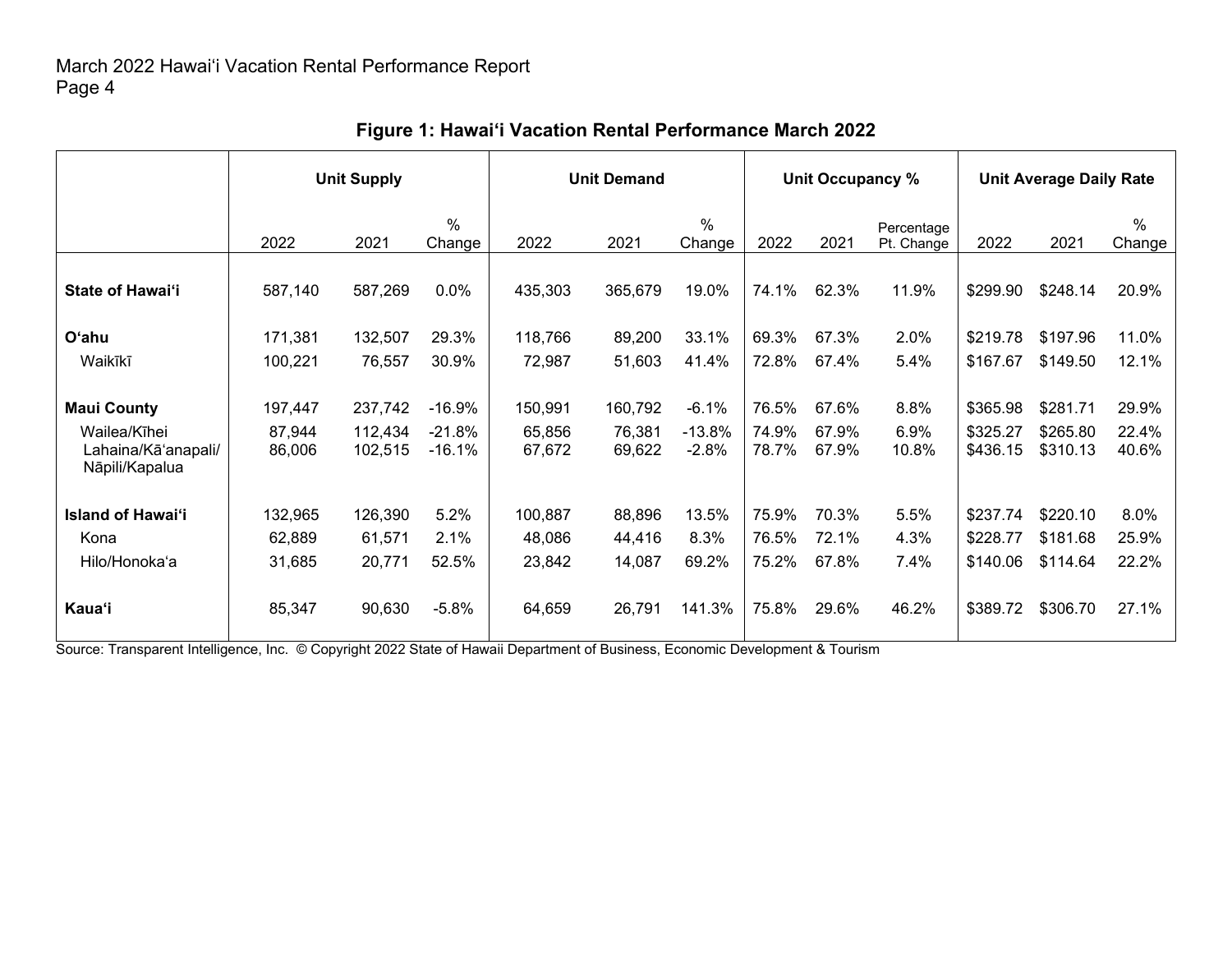|                                                       | <b>Unit Supply</b> |                   |                         | <b>Unit Demand</b> |                  |                         |                | Unit Occupancy % |                          | <b>Unit Average Daily Rate</b> |                      |                         |
|-------------------------------------------------------|--------------------|-------------------|-------------------------|--------------------|------------------|-------------------------|----------------|------------------|--------------------------|--------------------------------|----------------------|-------------------------|
|                                                       | 2022               | 2019              | $\frac{0}{0}$<br>Change | 2022               | 2019             | $\frac{0}{0}$<br>Change | 2022           | 2019             | Percentage<br>Pt. Change | 2022                           | 2019                 | $\frac{0}{0}$<br>Change |
| State of Hawai'i                                      | 587,140            | 771,517           | $-23.9%$                | 435,303            | 606,530          | $-28.2%$                | 74.1%          | 78.6%            | $-4.5%$                  | \$299.90                       | \$213.63             | 40.4%                   |
| <b>O'ahu</b>                                          | 171,381            | 272,595           | $-37.1%$                | 118,766            | 207,956          | $-42.9%$                | 69.3%          | 76.3%            | $-7.0%$                  | \$219.78                       | \$159.93             | 37.4%                   |
| Waikīkī                                               | 100,221            | 107,241           | $-6.5%$                 | 72,987             | 84,408           | $-13.5%$                | 72.8%          | 78.7%            | $-5.9\%$                 | \$167.67                       | \$142.01             | 18.1%                   |
| <b>Maui County</b>                                    | 197,447            | 223,278           | $-11.6%$                | 150,991            | 185,410          | $-18.6%$                | 76.5%          | 83.0%            | $-6.6%$                  | \$365.98                       | \$275.26             | 33.0%                   |
| Wailea/Kīhei<br>Lahaina/Kā'anapali/<br>Nāpili/Kapalua | 87,944<br>86,006   | 104,330<br>89,593 | $-15.7%$<br>$-4.0%$     | 65,856<br>67,672   | 87,062<br>74,585 | $-24.4%$<br>$-9.3%$     | 74.9%<br>78.7% | 83.4%<br>83.2%   | $-8.6%$<br>$-4.6%$       | \$325.27<br>\$436.15           | \$273.53<br>\$302.06 | 18.9%<br>44.4%          |
| <b>Island of Hawai'i</b>                              | 132,965            | 172,270           | $-22.8%$                | 100,887            | 127,075          | $-20.6%$                | 75.9%          | 73.8%            | 2.1%                     | \$237.74                       | \$172.11             | 38.1%                   |
| Kona                                                  | 62,889             | 83,489            | $-24.7%$                | 48,086             | 66,318           | $-27.5%$                | 76.5%          | 79.4%            | $-3.0%$                  | \$228.77                       | \$142.99             | 60.0%                   |
| Hilo/Honoka'a                                         | 31,685             | 34,316            | $-7.7%$                 | 23,842             | 21,526           | 10.8%                   | 75.2%          | 62.7%            | 12.5%                    | \$140.06                       | \$88.01              | 59.1%                   |
| <b>Kaua'i</b>                                         | 85,347             | 103,374           | $-17.4%$                | 64,659             | 86,089           | $-24.9%$                | 75.8%          | 83.3%            | $-7.5%$                  | \$389.72                       | \$271.89             | 43.3%                   |

## **Figure 2: Hawai'i Vacation Rental Performance March 2022 vs. 2019**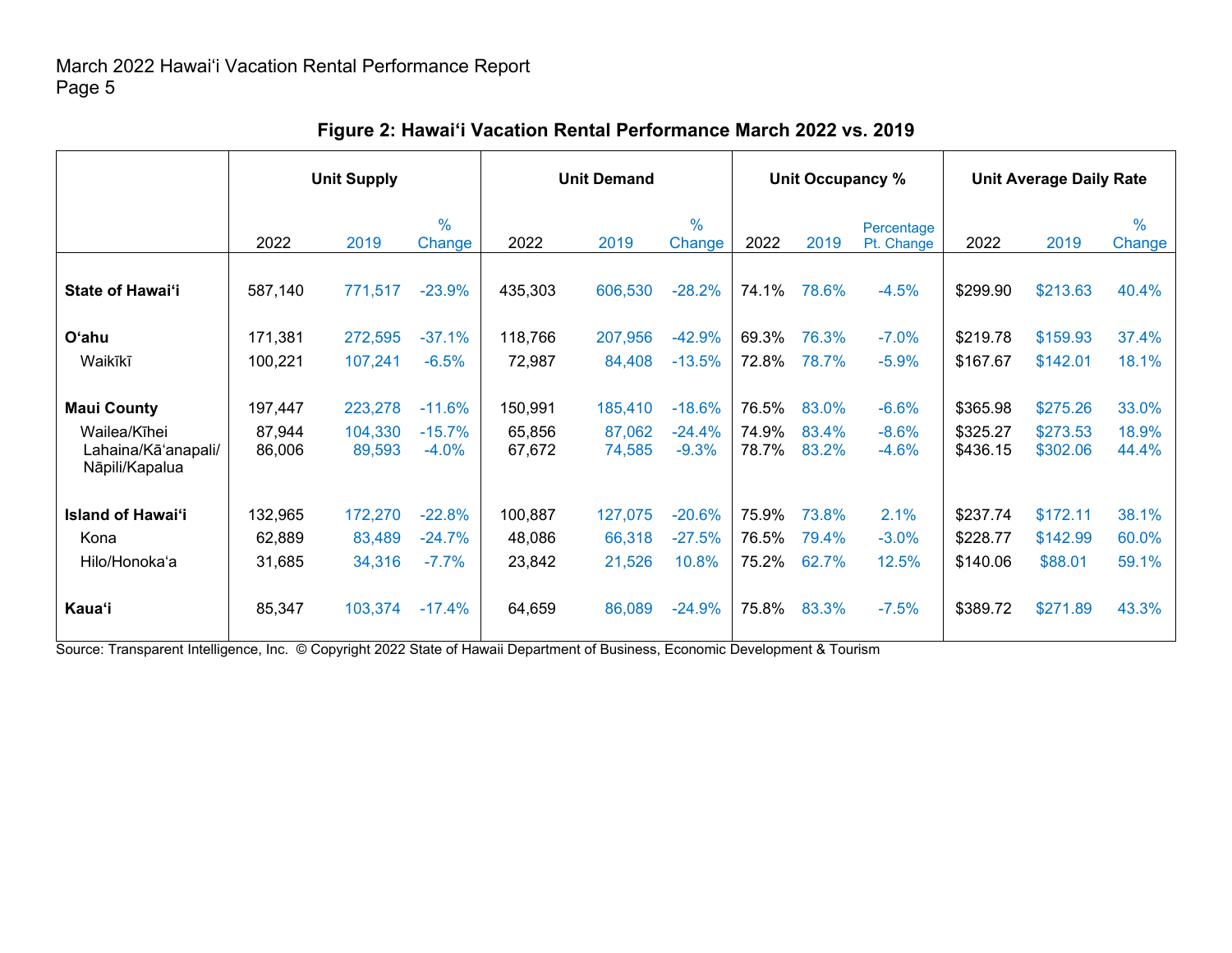|                                       | <b>Unit Supply</b> |                    |                      | <b>Unit Demand</b> |                    |                         |                | Unit Occupancy % |                          | <b>Unit Average Daily Rate</b> |                      |                |
|---------------------------------------|--------------------|--------------------|----------------------|--------------------|--------------------|-------------------------|----------------|------------------|--------------------------|--------------------------------|----------------------|----------------|
|                                       | 2022               | 2021               | $\%$<br>Change       | 2022               | 2021               | $\frac{0}{0}$<br>Change | 2022           | 2021             | Percentage<br>Pt. Change | 2022                           | 2021                 | $\%$<br>Change |
| <b>State of Hawai'i</b>               | 1,577,834          | 1,796,087          | $-12.2%$             | 1,129,233          | 896,718            | 25.9%                   | 71.6%          | 49.9%            | 43.3%                    | \$297.14                       | \$244.50             | 21.5%          |
| O'ahu                                 | 478,189            | 408,616            | 17.0%                | 329,729            | 229,578            | 43.6%                   | 69.0%          | 56.2%            | 22.7%                    | \$221.05                       | \$194.38             | 13.7%          |
| Waikīkī                               | 281,953            | 240,749            | 17.1%                | 202,264            | 133,269            | 51.8%                   | 71.7%          | 55.4%            | 29.6%                    | \$169.68                       | \$149.42             | 13.6%          |
| <b>Maui County</b><br>Wailea/Kīhei    | 517,510<br>228,044 | 722,918<br>346,693 | $-28.4%$<br>$-34.2%$ | 369,502<br>160,038 | 381,296<br>179,667 | $-3.1%$<br>$-10.9%$     | 71.4%<br>70.2% | 52.7%<br>51.8%   | 35.4%<br>35.4%           | \$368.46<br>\$328.40           | \$281.76<br>\$262.88 | 30.8%<br>24.9% |
| Lahaina/Kā'anapali/<br>Nāpili/Kapalua | 226,801            | 310,505            | $-27.0%$             | 164,014            | 165,209            | $-0.7%$                 | 72.3%          | 53.2%            | 35.9%                    | \$441.76                       | \$313.84             | 40.8%          |
| <b>Island of Hawai'i</b>              | 349,754            | 383,519            | $-8.8%$              | 262,184            | 226,044            | 16.0%                   | 75.0%          | 58.9%            | 27.2%                    | \$234.96                       | \$216.30             | 8.6%           |
| Kona                                  | 162,586            | 189,233            | $-14.1%$             | 123,038            | 112,998            | 8.9%                    | 75.7%          | 59.7%            | 26.7%                    | \$228.97                       | \$183.27             | 24.9%          |
| Hilo/Honoka'a                         | 85,459             | 62,181             | 37.4%                | 64,724             | 38,225             | 69.3%                   | 75.7%          | 61.5%            | 23.2%                    | \$137.14                       | \$112.77             | 21.6%          |
| <b>Kaua'i</b>                         | 232,381            | 281,034            | $-17.3%$             | 167,818            | 59,800             | 180.6%                  | 72.2%          | 21.3%            | 239.4%                   | \$386.74                       | \$306.00             | 26.4%          |

## **Figure 3: Hawai'i Vacation Rental Performance Year-to-Date March 2022**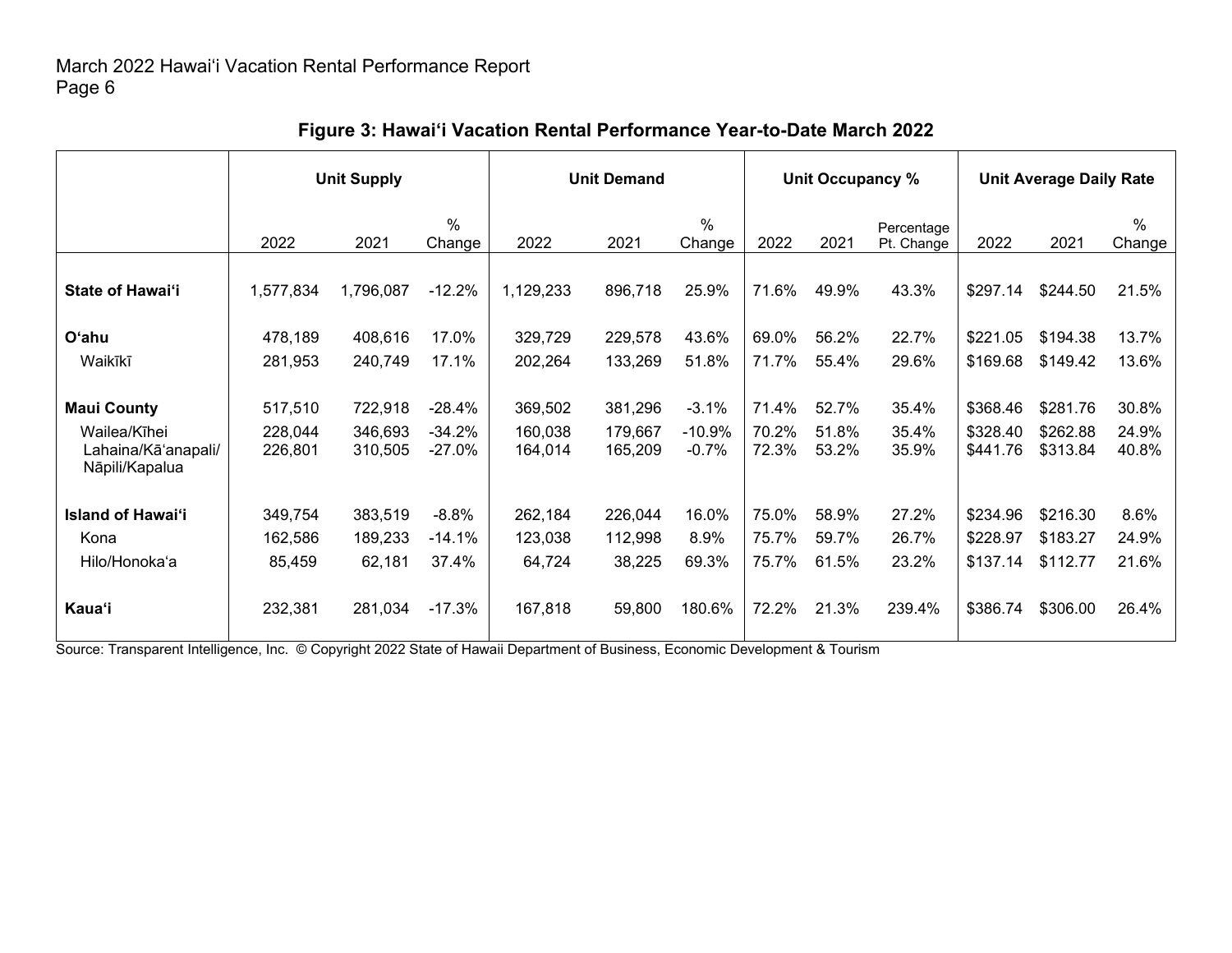|                                                       | <b>Unit Supply</b> |                    |                         | <b>Unit Demand</b> |                    |                         |                | Unit Occupancy % |                          | <b>Unit Average Daily Rate</b> |                      |                         |
|-------------------------------------------------------|--------------------|--------------------|-------------------------|--------------------|--------------------|-------------------------|----------------|------------------|--------------------------|--------------------------------|----------------------|-------------------------|
|                                                       | 2022               | 2019               | $\frac{0}{0}$<br>Change | 2022               | 2019               | $\frac{0}{0}$<br>Change | 2022           | 2019             | Percentage<br>Pt. Change | 2022                           | 2019                 | $\frac{0}{0}$<br>Change |
| <b>State of Hawai'i</b>                               | 1,577,834          | 2,123,917          | $-25.7%$                | 1,129,233          | 1,689,293          | $-33.2%$                | 71.6%          | 79.5%            | $-10.0%$                 | \$297.14                       | \$216.13             | 37.5%                   |
| O'ahu<br>Waikīkī                                      | 478,189<br>281,953 | 757,502<br>291,133 | $-36.9%$<br>$-3.2%$     | 329,729<br>202,264 | 584,035<br>233,252 | $-43.5%$<br>$-13.3%$    | 69.0%<br>71.7% | 77.1%<br>80.1%   | $-10.6%$<br>$-10.5%$     | \$221.05<br>\$169.68           | \$159.33<br>\$146.37 | 38.7%<br>15.9%          |
| <b>Maui County</b>                                    | 517,510            | 603,828            | $-14.3%$                | 369,502            | 509,869            | $-27.5%$                | 71.4%          | 84.4%            | $-15.4%$                 | \$368.46                       | \$283.32             | 30.1%                   |
| Wailea/Kīhei<br>Lahaina/Kā'anapali/<br>Nāpili/Kapalua | 228,044<br>226,801 | 275,886<br>243,716 | $-17.3%$<br>$-6.9%$     | 160,038<br>164,014 | 232,405<br>207,163 | $-31.1%$<br>$-20.8%$    | 70.2%<br>72.3% | 84.2%<br>85.0%   | $-16.7%$<br>$-14.9%$     | \$328.40<br>\$441.76           | \$285.78<br>\$311.13 | 14.9%<br>42.0%          |
| <b>Island of Hawai'i</b>                              | 349,754            | 478,303            | $-26.9%$                | 262,184            | 357,393            | $-26.6%$                | 75.0%          | 74.7%            | 0.3%                     | \$234.96                       | \$170.75             | 37.6%                   |
| Kona<br>Hilo/Honoka'a                                 | 162,586<br>85,459  | 231,595<br>96,121  | $-29.8%$<br>$-11.1%$    | 123,038<br>64,724  | 186,963<br>61,008  | $-34.2%$<br>6.1%        | 75.7%<br>75.7% | 80.7%<br>63.5%   | $-6.3%$<br>19.3%         | \$228.97<br>\$137.14           | \$144.19<br>\$87.82  | 58.8%<br>56.1%          |
| <b>Kaua</b> 'i                                        | 232,381            | 284,284            | $-18.3%$                | 167,818            | 237,996            | $-29.5%$                | 72.2%          | 83.7%            | $-13.7%$                 | \$386.74                       | \$279.70             | 38.3%                   |

## **Figure 4: Hawai'i Vacation Rental Performance Year-to-Date March 2022 vs. 2019**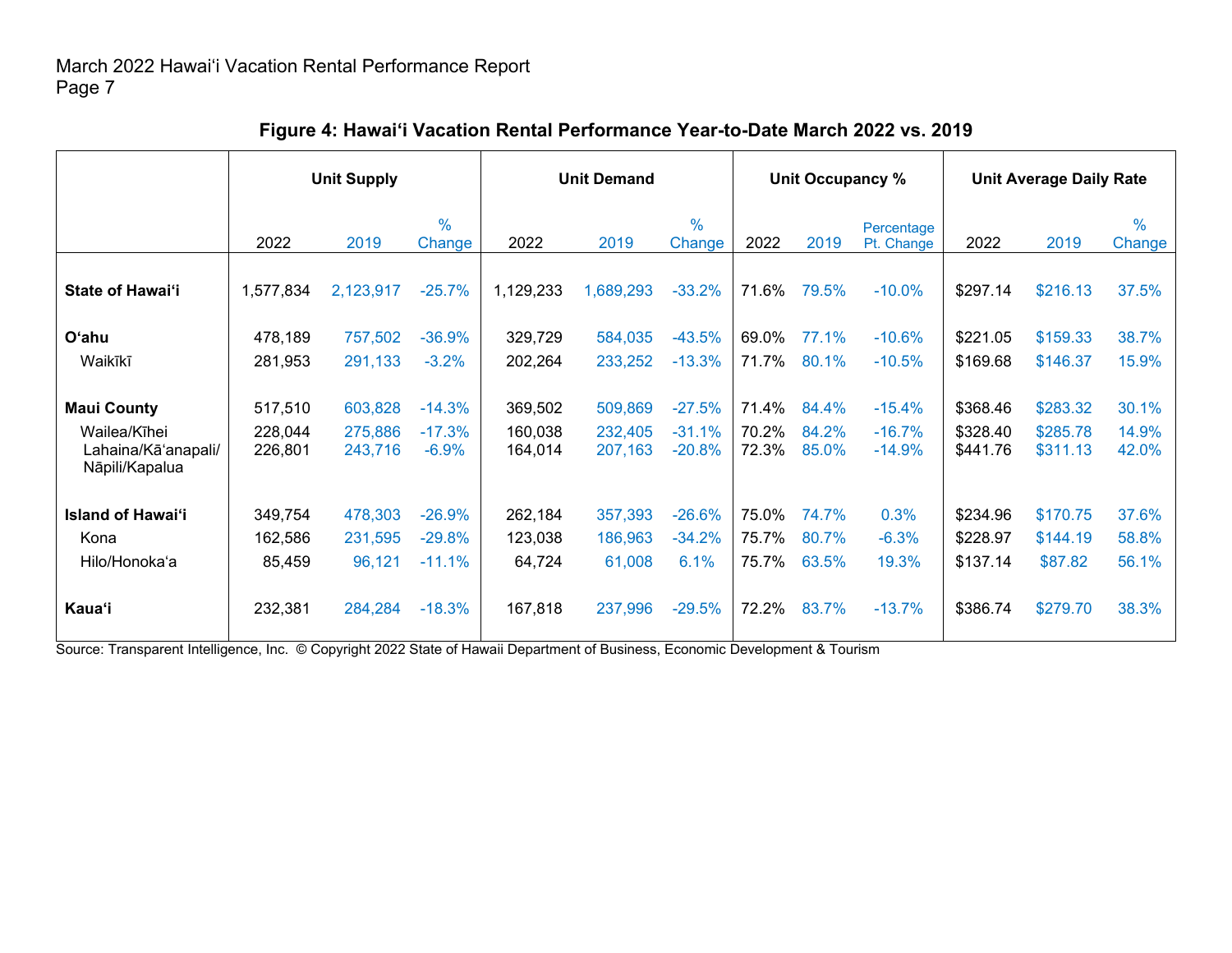



Source: Transparent Intelligence, Inc. © Copyright 2022 State of Hawaii Department of Business, Economic Development & Tourism.



**Figure 6: Monthly O'ahu Vacation Rental Performance - 2022 vs. 2021 vs. 2019**

Source: Transparent Intelligence, Inc. © Copyright 2022 State of Hawaii Department of Business, Economic Development & Tourism.



#### **Figure 7: Monthly Maui County Vacation Rental Performance - 2022 vs. 2021 vs. 2019**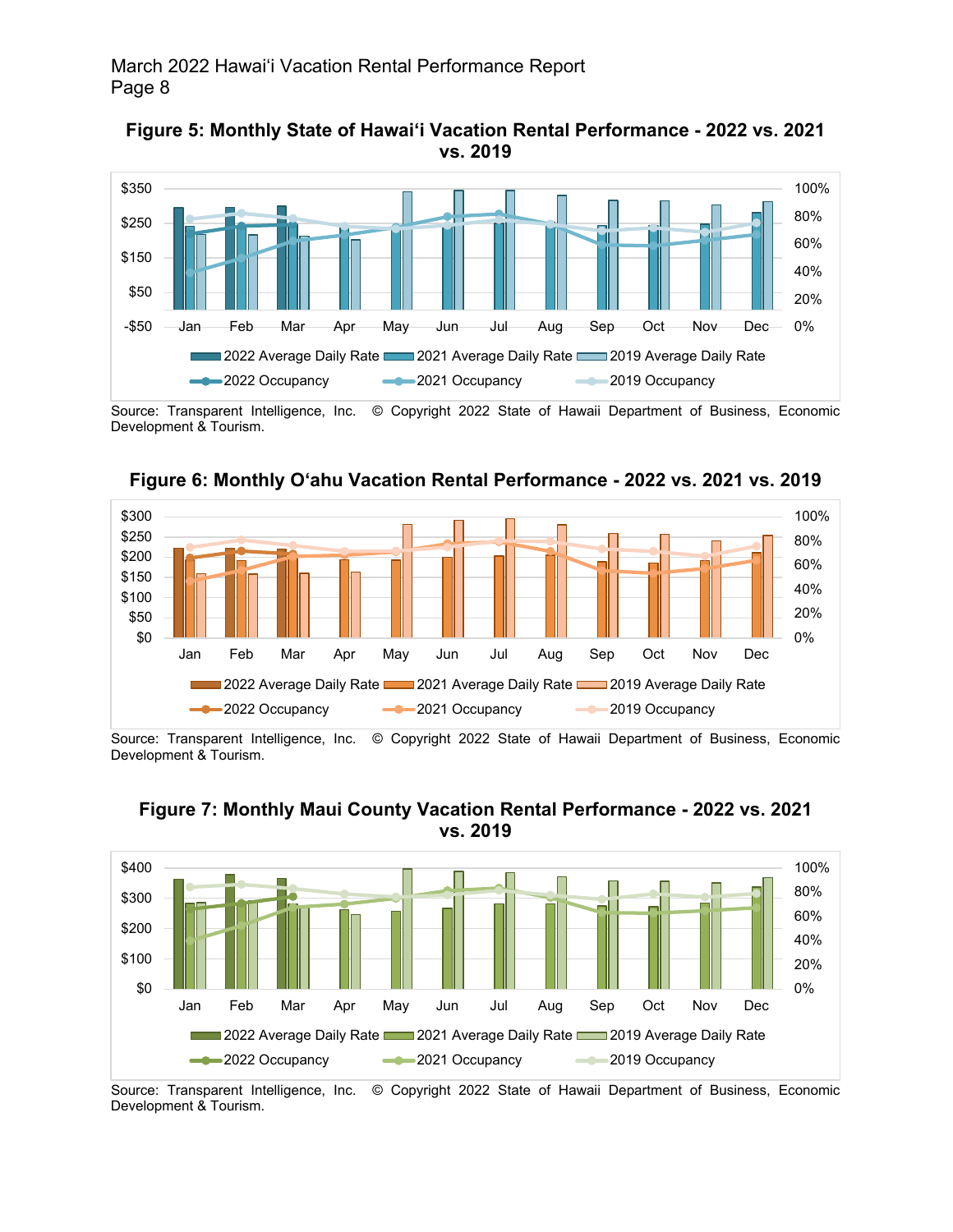



Source: Transparent Intelligence, Inc. © Copyright 2022 State of Hawaii Department of Business, Economic Development & Tourism.



**Figure 9: Monthly Kaua'i Vacation Rental Performance - 2022 vs. 2021 vs. 2019**

Source: Transparent Intelligence, Inc. © Copyright 2022 State of Hawaii Department of Business, Economic Development & Tourism.